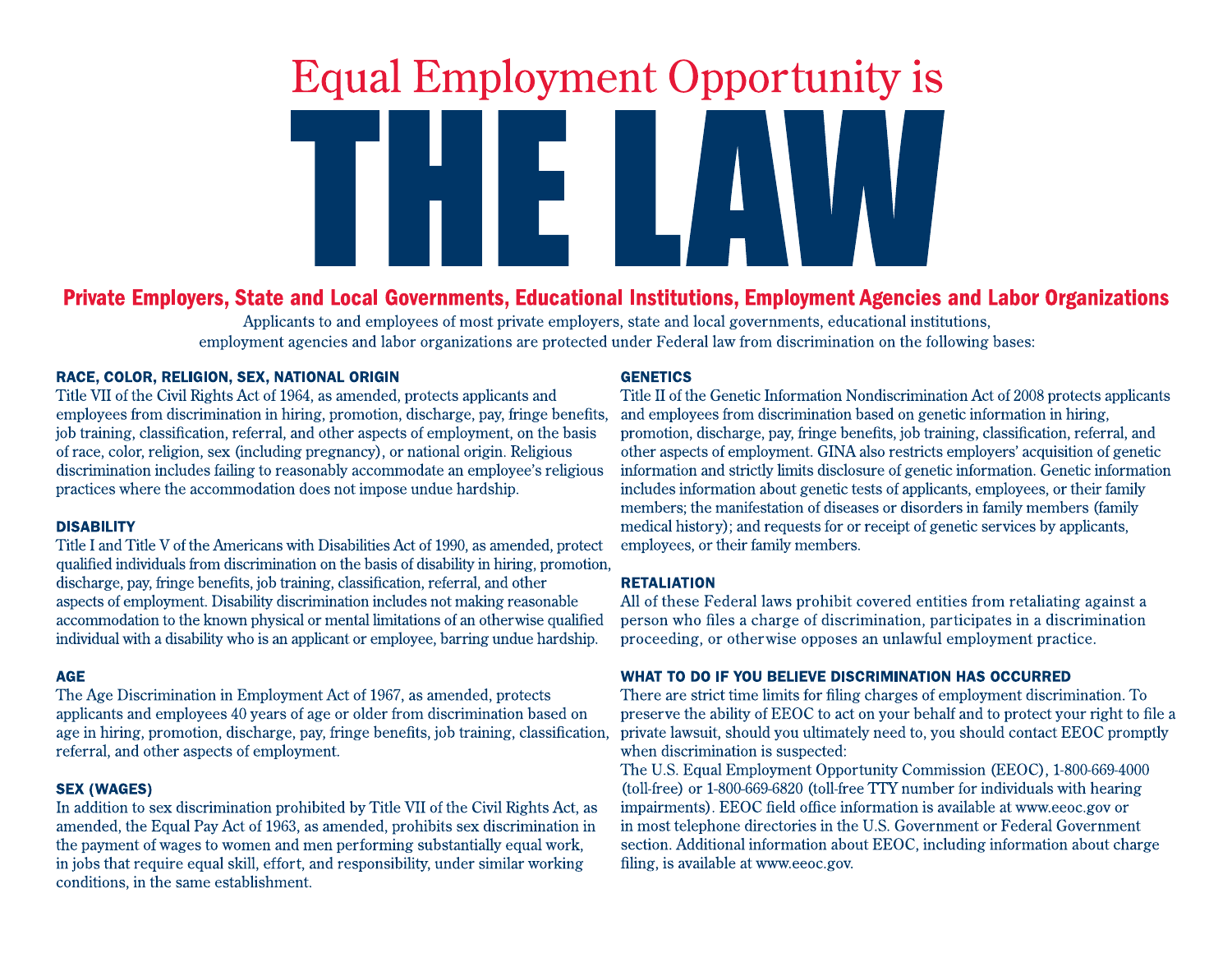# **Employers Holding Federal Contracts or Subcontracts**

Applicants to and employees of companies with a Federal government contract or subcontract are protected under Federal law from discrimination on the following bases:

#### RACE, COLOR, RELIGION, SEX, NATIONAL ORIGIN

Executive Order 11246, as amended, prohibits job discrimination on the basis of race, color, religion, sex or national origin, and requires affirmative action to ensure equality of opportunity in all aspects of employment.

#### **INDIVIDUALS WITH DISABILITIES**

Section 503 of the Rehabilitation Act of 1973, as amended, protects qualified individuals from discrimination on the basis of disability in hiring, promotion. discharge, pay, fringe benefits, job training, classification, referral, and other aspects of employment. Disability discrimination includes not making reasonable accommodation to the known physical or mental limitations of an otherwise qualified individual with a disability who is an applicant or employee, barring undue hardship. Section 503 also requires that Federal contractors take affirmative action to employ and advance in employment qualified individuals with disabilities at all levels of employment, including the executive level.

#### **DISABLED, RECENTLY SEPARATED, OTHER PROTECTED,** AND ARMED FORCES SERVICE MEDAL VETERANS

The Vietnam Era Veterans' Readjustment Assistance Act of 1974, as amended, 38 U.S.C. 4212, prohibits job discrimination and requires affirmative action to employ and advance in employment disabled veterans, recently separated veterans (within

three years of discharge or release from active duty), other protected veterans (veterans who served during a war or in a campaign or expedition for which a campaign badge has been authorized), and Armed Forces service medal veterans (veterans who, while on active duty, participated in a U.S. military operation for which an Armed Forces service medal was awarded).

#### **RETALIATION**

Retaliation is prohibited against a person who files a complaint of discrimination, participates in an OFCCP proceeding, or otherwise opposes discrimination under these Federal laws.

Any person who believes a contractor has violated its nondiscrimination or affirmative action obligations under the authorities above should contact immediately:

The Office of Federal Contract Compliance Programs (OFCCP), U.S. Department of Labor, 200 Constitution Avenue, N.W., Washington, D.C. 20210, 1-800-397-6251 (toll-free) or (202) 693-1337 (TTY). OFCCP may also be contacted by e-mail at OFCCP-Public@dol.gov, or by calling an OFCCP regional or district office, listed in most telephone directories under U.S. Government, Department of Labor.

### **Programs or Activities Receiving Federal Financial Assistance**

#### RACE, COLOR, NATIONAL ORIGIN, SEX

In addition to the protections of Title VII of the Civil Rights Act of 1964, as amended, Title VI of the Civil Rights Act of 1964, as amended, prohibits discrimination on the basis of race, color or national origin in programs or activities receiving Federal financial assistance. Employment discrimination is covered by Title VI if the primary objective of the financial assistance is provision of employment, or where employment discrimination causes or may cause discrimination in providing services under such programs. Title IX of the Education Amendments of 1972 prohibits employment discrimination on the basis of sex in educational programs or activities which receive Federal financial assistance.

#### **INDIVIDUALS WITH DISABILITIES**

Section 504 of the Rehabilitation Act of 1973, as amended, prohibits employment discrimination on the basis of disability in any program or activity which receives Federal financial assistance. Discrimination is prohibited in all aspects of employment against persons with disabilities who, with or without reasonable accommodation, can perform the essential functions of the job.

If you believe you have been discriminated against in a program of any institution which receives Federal financial assistance, you should immediately contact the Federal agency providing such assistance.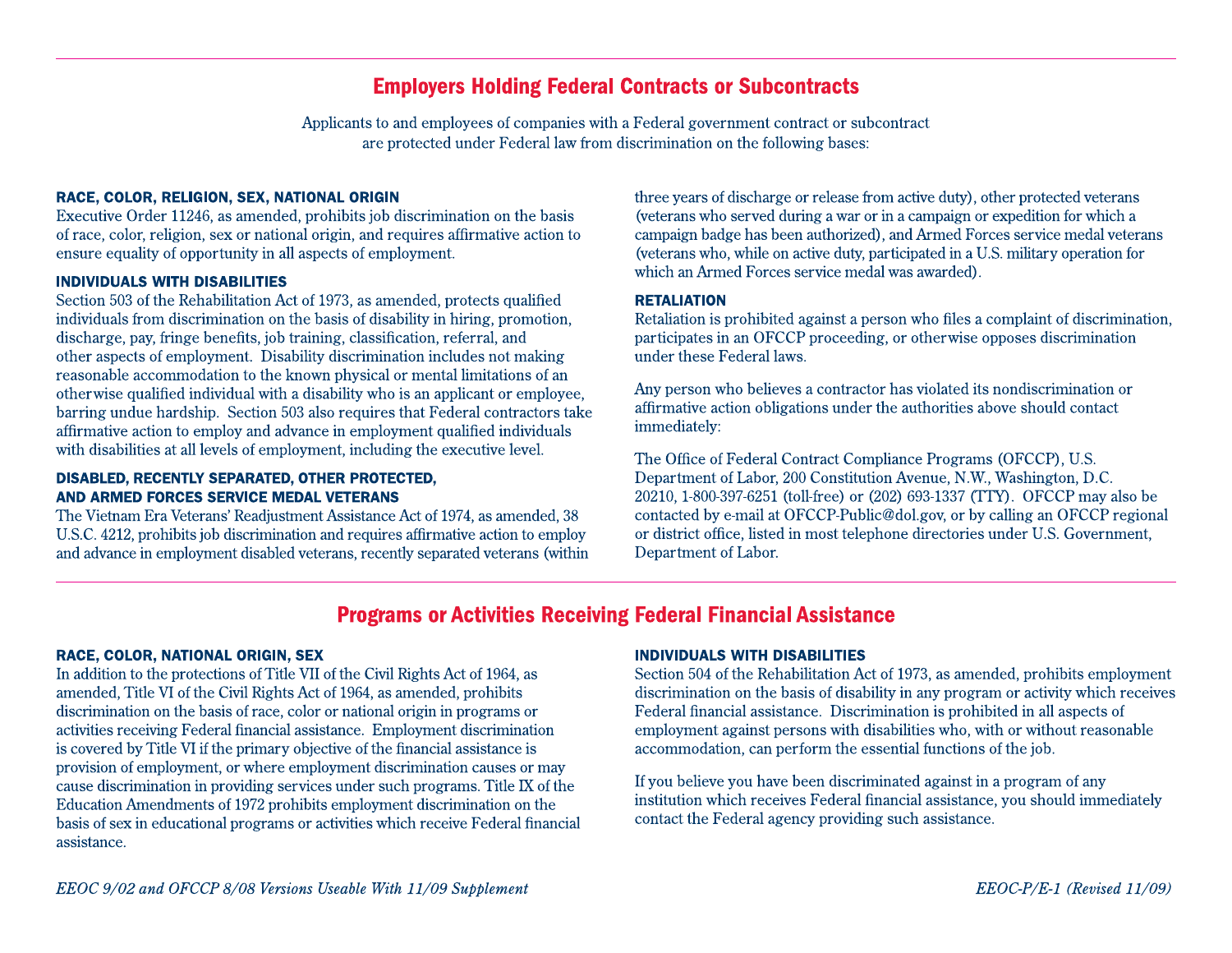# **EMPLOYEE RIGHTS EMPLOYEE POLYGRAPH PROTECTION ACT**

The Employee Polygraph Protection Act prohibits most private employers from using lie detector tests either for pre-employment screening or during the course of employment.

#### **PROHIBITIONS**

Employers are generally prohibited from requiring or requesting any employee or job applicant to take a lie detector test, and from discharging, disciplining, or discriminating against an employee or prospective employee for refusing to take a test or for exercising other rights under the Act.

#### **EXEMPTIONS** Federal, State and local governments are not affected by the law. Also, the law does not apply to tests given by the Federal Government to certain private individuals engaged in national security-related activities.

The Act permits polygraph (a kind of lie detector) tests to be administered in the private sector, subject to restrictions, to certain prospective employees of security service firms (armored car, alarm, and guard), and of pharmaceutical manufacturers, distributors and dispensers.

The Act also permits polygraph testing, subject to restrictions, of certain employees of private firms who are reasonably suspected of involvement in a workplace incident (theft, embezzlement, etc.) that resulted in economic loss to the employer.

The law does not preempt any provision of any State or local law or any collective bargaining agreement which is more restrictive with respect to lie detector tests.

**EXAMINEE** Where polygraph tests are permitted, they are subject to numerous strict standards concerning the conduct and length of the test. Examinees **RIGHTS** have a number of specific rights, including the right to a written notice before testing, the right to refuse or discontinue a test, and the right not to have test results disclosed to unauthorized persons.

**ENFORCEMENT** The Secretary of Labor may bring court actions to restrain violations and assess civil penalties against violators. Employees or job applicants may also bring their own court actions.

### THE LAW REQUIRES EMPLOYERS TO DISPLAY THIS POSTER **WHERE EMPLOYEES AND JOB APPLICANTS CAN READILY SEE IT.**





1-866-487-9243 TTY: 1-877-889-5627 www.dol.gov/whd



WH1462 REV 07/16